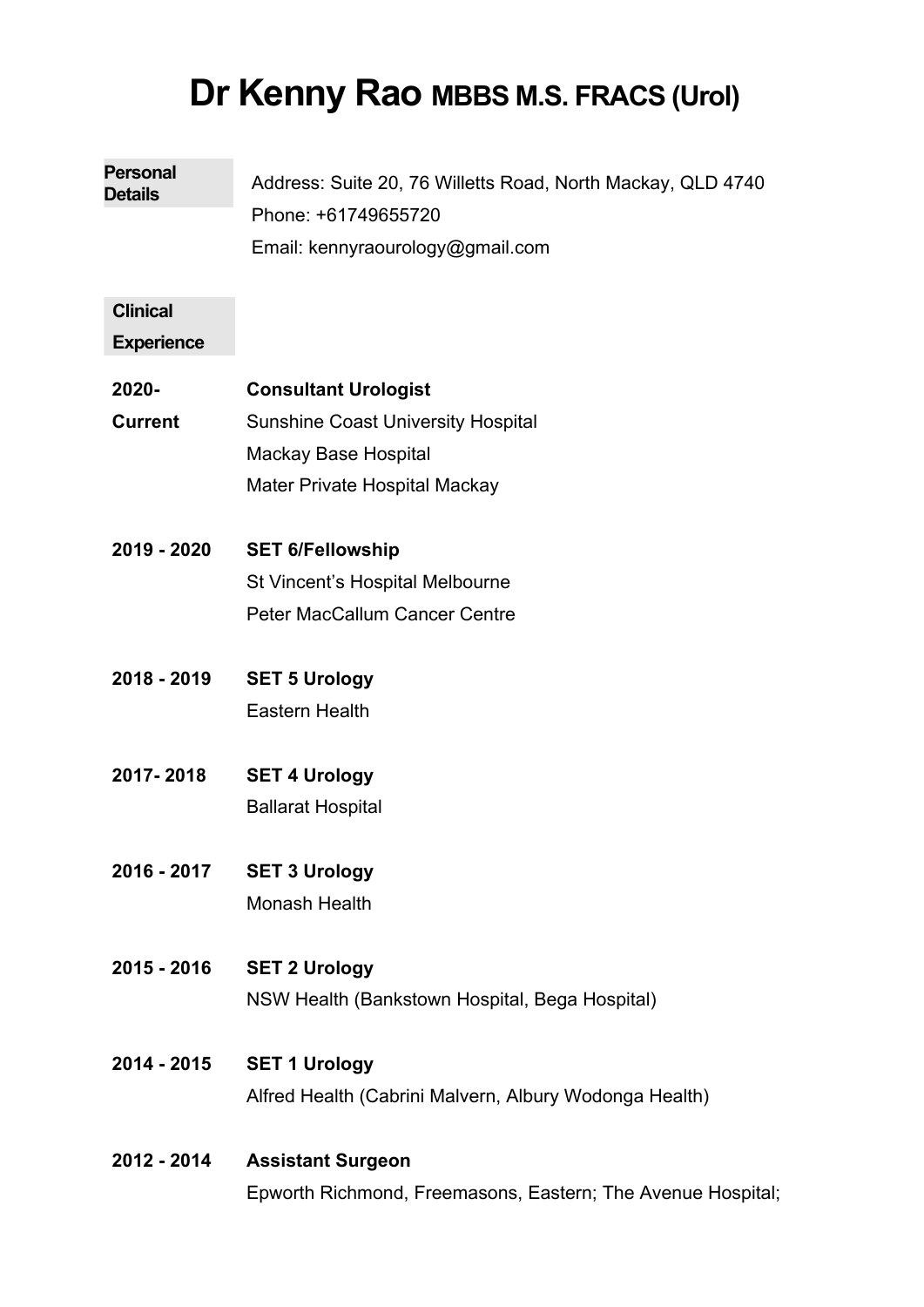- **2011- 2012 The Austin Hospital** HMO 3 Surgical
- **2010 - 2011 The Austin Hospital** HMO2
- **2009 - 2010 The Austin Hospital**

Intern

## **Presentations**

| 2019 | Zinc preconditioning protects the rat kidney against ischemic<br>injury<br>Urology Association of Asia Annual Scientific Meeting, Kuala<br>Lumpur, Malaysia                                                         |
|------|---------------------------------------------------------------------------------------------------------------------------------------------------------------------------------------------------------------------|
| 2017 | Impact of PSMA PET CT on the pre-operative management of<br>prostate cancer: The Monash experience<br>USANZ 70 <sup>th</sup> Annual Scientific Meeting, Canberra.<br>Moderated poster                               |
| 2014 | Zinc preconditioning protects the rat kidney against ischemic<br>injury<br>European Association of Urology (EAU) Annual Congress,<br>Stockholm, Sweden.<br>Moderated poster                                         |
| 2014 | The effect of clinical stage and lesion complexity on the<br>practice of surgery for renal cell carcinoma in the state of<br><b>Victoria</b><br>USANZ 67th Annual Scientific Meeting, Brisbane.<br>Moderated poster |
| 2014 | Zinc preconditioning protects the rat kidney against ischemic<br>injury<br>USANZ 67th Annual Scientific Meeting, Brisbane.<br>Villis Marshall Prize poster and oral presentation                                    |
| 2014 | Choosing the best surgical approach for T1b renal cell<br>carcinoma<br>USANZ 67th Annual Scientific Meeting, Brisbane.<br>Moderated poster                                                                          |
| 2014 | Pathology of renal cell carcinoma in the state of Victoria<br>USANZ 67th Annual Scientific Meeting, Brisbane.<br>Moderated poster                                                                                   |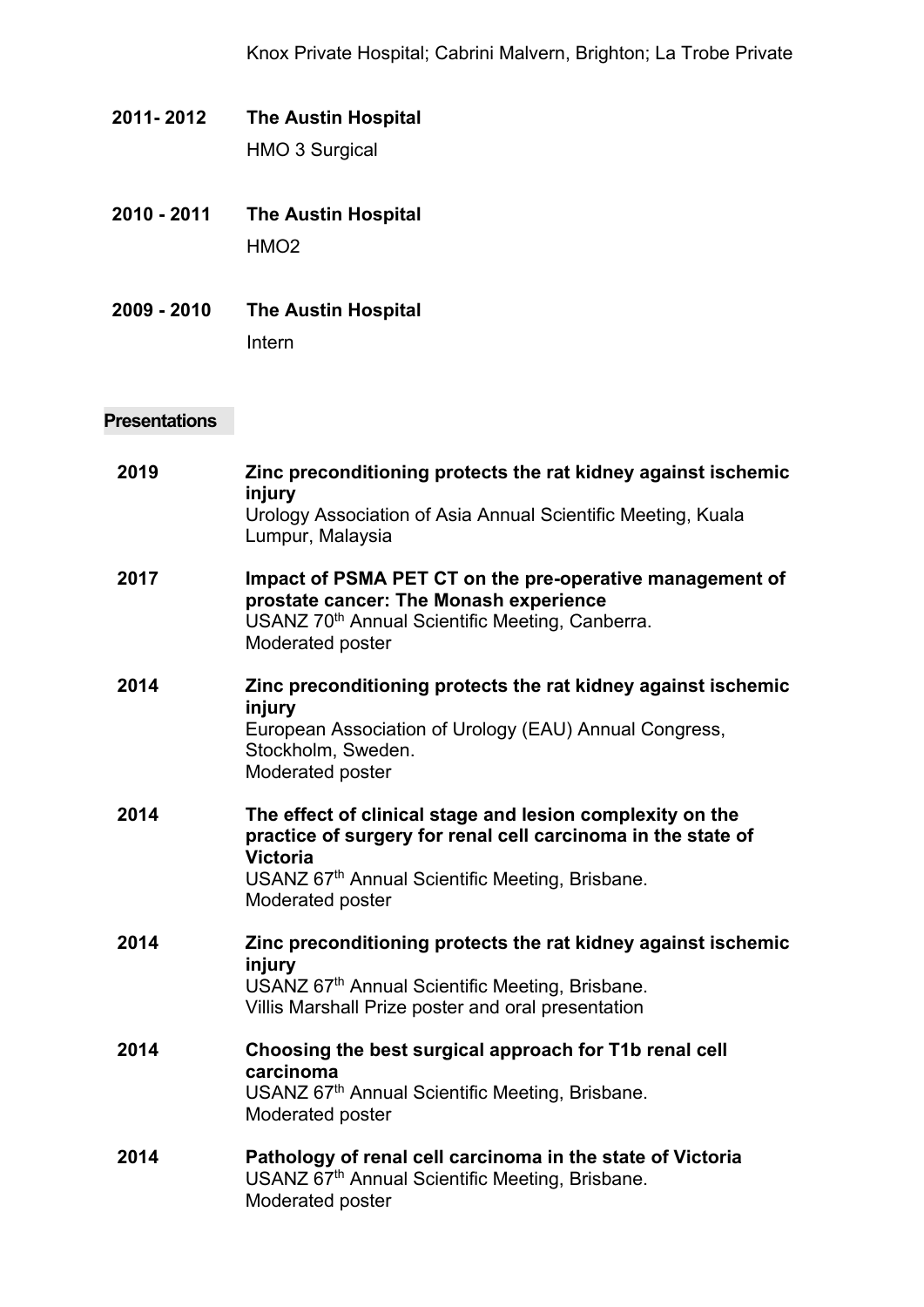| 2013 | <b>Impacts of a Uro-Oncology Multidisciplinary Meeting on</b><br><b>Clinical Decision Making</b><br>5th European Multidisciplinary Meeting on Urological Cancers<br>(EMUC), Marseille, France.<br><b>Moderated Poster</b> |
|------|---------------------------------------------------------------------------------------------------------------------------------------------------------------------------------------------------------------------------|
| 2013 | <b>Impacts of a Uro-Oncology Multidisciplinary Meeting on</b><br><b>Clinical Decision Making</b><br>ANZUP Annual Scientific Meeting, Gold Coast, Australia. Plenary<br>Session                                            |
| 2013 | <b>Impacts of a Uro-Oncology Multidisciplinary Meeting on</b><br><b>Clinical Decision Making</b><br>American Urological Association Annual Meeting, San Diego, USA.<br>Moderated poster                                   |
| 2013 | Impact of an Uro-Oncology Multidisciplinary Meeting on clinical<br>decision-making<br>USANZ 66 <sup>th</sup> Annual Scientific Meeting, Melbourne, Australia.<br>Plenary Session and Panel of experts member.             |
| 2012 | Impact of an Uro-Oncology Multidisciplinary Meeting on clinical<br>decision-making<br>USANZ Urology State Meeting, Bendigo, Australia                                                                                     |
| 2007 | <b>The Mangled Leg</b><br>Trauma Forum at Royal Melbourne Hospital, Melbourne, Australia                                                                                                                                  |

# **Publications**

| 2018 | Sethi K, Rao K, Bolton D, Patel O, Ischia J, Baldwin G. Targeting<br>HIF-1a to prevent renal ischemia-reperfusion injury: Does it work?.<br>Int J Cell Bio. 2018 Nov Vol 2018 Article ID 9852791, 7 pages, 2018.                                                                                                                                                                |
|------|---------------------------------------------------------------------------------------------------------------------------------------------------------------------------------------------------------------------------------------------------------------------------------------------------------------------------------------------------------------------------------|
| 2017 | Rao K, Sethi K, Ischia J, Gibson L, Galea L, Xiao L, Yim M, Chang<br>M, Papa N, Bolton D, Shulkes A, Baldwin GS, Patel O. Protective<br>effects of zinc preconditioning against renal ischemia reperfusion<br>injury is dose dependant. PLoS One. 2017 Jul 7;12(7).                                                                                                             |
| 2015 | Satasivam P, Reeves F, Rao K, Ivey Z, Basto M, Yip M, Roth H,<br>Grummet J, Goad J, Moon D, Murphy D, Appu S, Lawrentschuk N,<br>Bolton N, Kearsley J, Costello A, Frydenberg M. Patients with<br>medical risk factors for chronic kidney disease are at increased risk<br>of renal impairment despite the use of nephron-sparing surgery.<br>BJUI Int. 2015 Oct; 116(4):590-5. |
| 2014 | Rao K, Manya K, Azad A, Lawrentschuk N, Bolton D, Davis ID,<br>Sengupta S. Uro-oncology multidisciplinary meetings at an<br>Australian tertiary referral centre- impact on clinical decision-making<br>and implications for patient inclusion. BJUI. 2014 Jul; [Epub ahead<br>of print]                                                                                         |
| 2014 | Satasivam P, Thomas R, Rao K, Jack GS, Lawrentschuk N, Bolton<br>DM. Fragmentation of transrectal ultrasound-guided biopsy cores is                                                                                                                                                                                                                                             |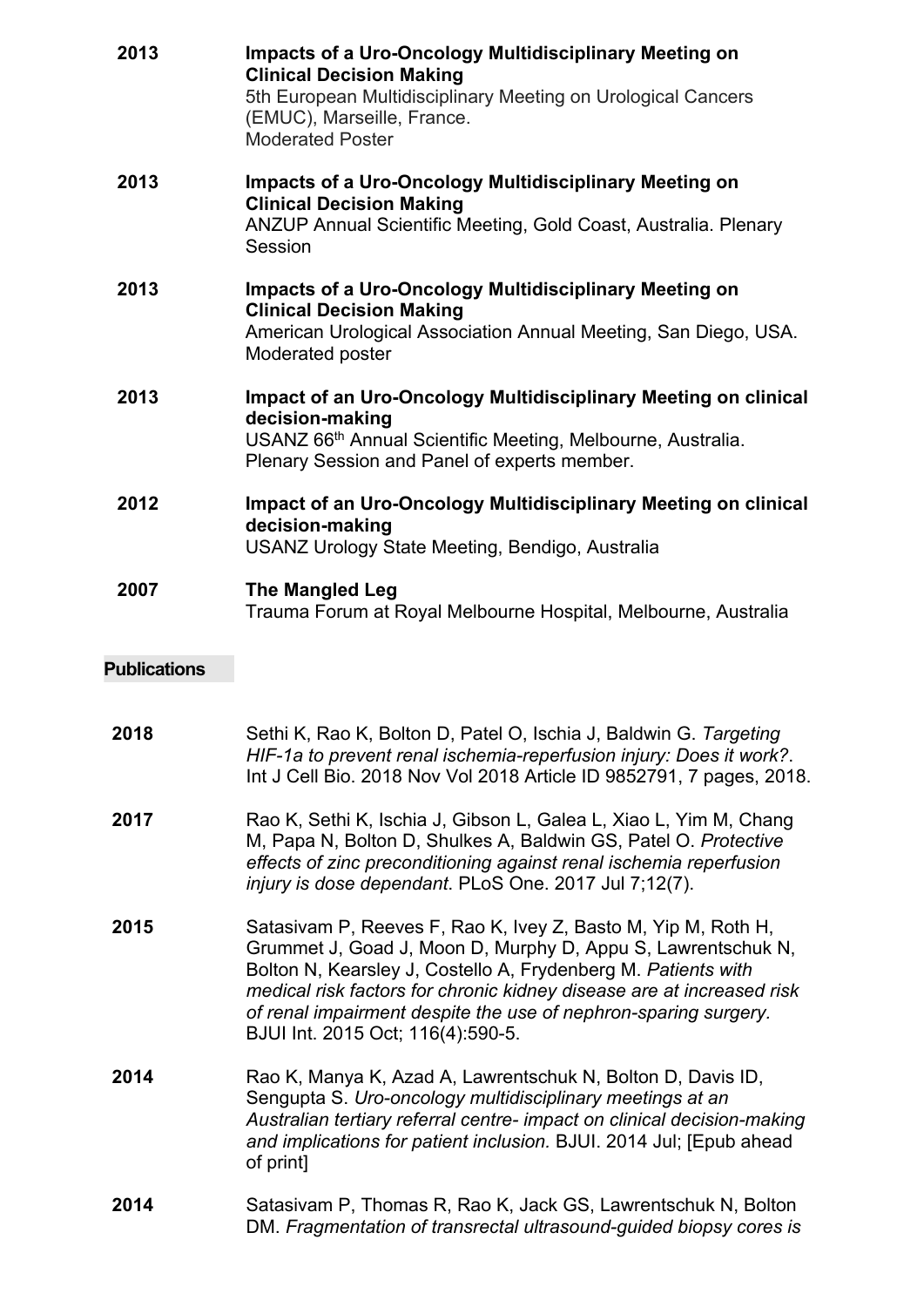*influenced by the method of specimen retrieval*. Urology. 2014 Mar; 83(3): 622-5.

- **2014** P. Satasivam, K. Rao, F. Reeves, M. Basto, Z. Ivey, M. Yip, H. Roth, J. Grummet, J. Goad, S. Appu, J. Kearsley, D. Moon, D. Murphy, N. Lawrentschuk, A. Costello, D. Bolton, M. Frydenberg, Victorian Renal Cell Carcinoma Collaborative Group. *The presence of risk factors for chronic kidney disease may diminish the benefit of partial nephrectomy for renal cell carcinoma*. European Urol Supplements, April 2014; 13 (1): e652.
- **2014** K. Rao, M. Yim, D. Bolton, L. Galea, G. Balwin, A. Shulkes, O. Patel. *Zinc preconditioning protects the rat kidney against ischemic injury*. European Urol Supplements,April 2014; 13 (1): e914.
- **2014** Rao K, Manya K, Azad A, Davis I, Lawrentschuk N, Bolton D, Sengupta S. *USANZ: Uro-Oncology Multi-Disciplinary Meeting at an Australian tertiary referral center- Impact on clinical decision making and implications for patient inclusion*, BJU-2013-1771.R1
- **2013** K. Rao, K. Manya, A. Azad, D. Bolton, N. Lawrentschuk, I. Davis, S. Sengupta. *Impacts of a prospective Uro-Oncology multi-disciplinary meeting on clinical decision-making*. European Urol Supplements, Nov 2013; 12 (6): 167.
- **2013** Rao K, Sengupta S, Manya K, Lawrentschuk N, Bolton DM. *Impacts of a uro-oncology multidisciplinary meeting on clinical decision making*. J Urol, 2013; 189(4S): e174-e175
- **2011** Satasivam, P, Rao, K, Guggenheimer, K, Stanton, R, Sowter, S, Sengupta, S, Bolton, D, *The effect of hypertension and diabetes on the degree of renal function deterioration post unilateral nephrectomy*, BJU Int, 2011 Nov; 108(9): 1508-12.

#### **Prizes/ Awards**

| 2019 | <b>UAA 2<sup>nd</sup> Best oral presentation</b><br>Kuala Lumpur, Malaysia |
|------|----------------------------------------------------------------------------|
| 2014 | USANZ 67th ASM Villis Marshall Award<br>Brisbane, Australia                |
| 2014 | <b>ANZUP best Trainee Poster</b><br>Melbourne, Australia                   |
| 2014 | <b>ANZUP/Bayer Travel Fellowship</b><br>Melbourne, Australia               |
| 2013 | <b>USANZ Victoria Section Travel Grant</b><br>Cape Schanck, Australia      |
| 2013 | <b>ANZUP/Bayer Travel Fellowship</b><br>Gold Coast, Australia              |